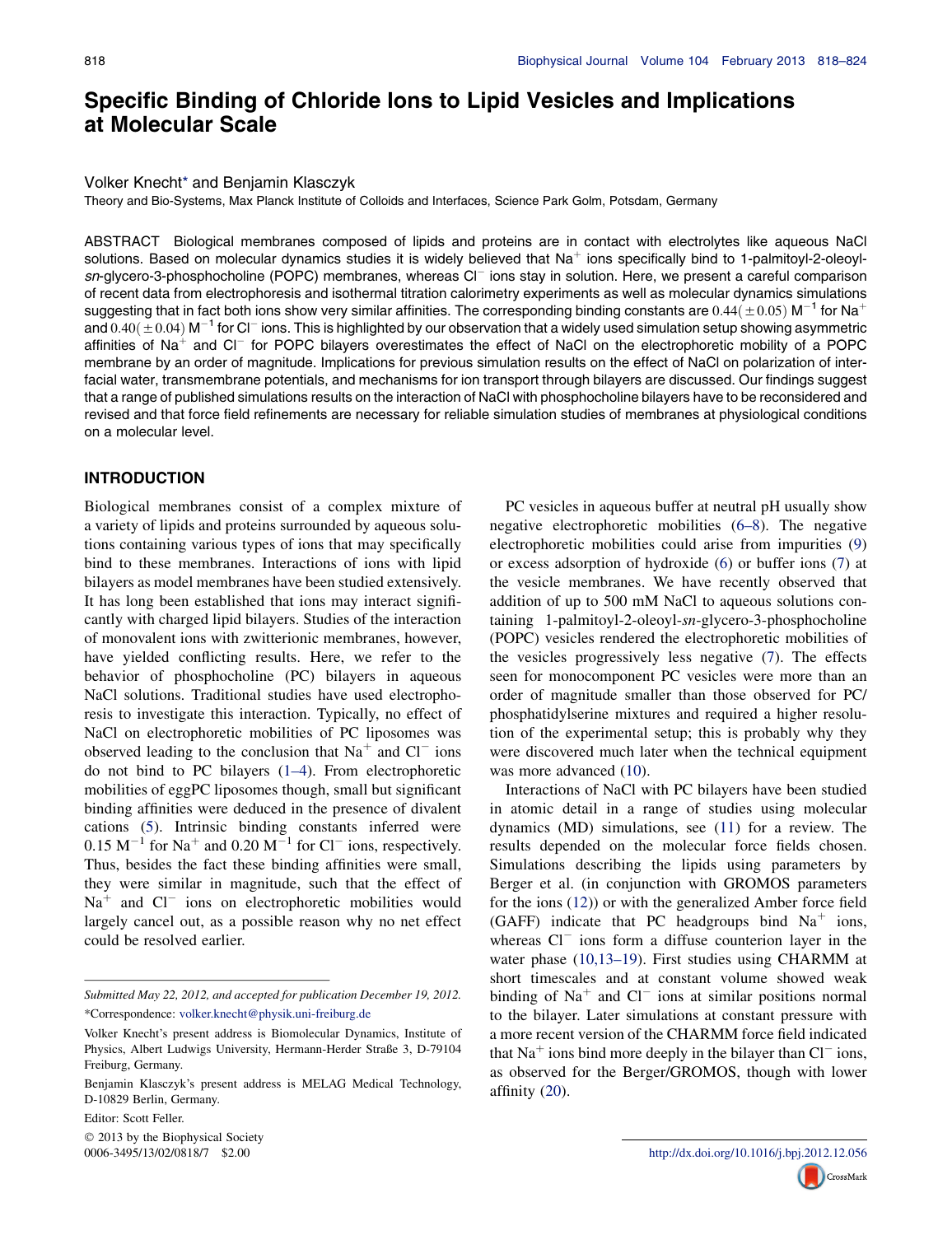Recently, we have used isothermal titration calorimetry (ITC) to measure the heat exchange with a thermal reservoir occurring when NaCl was added to solutions containing POPC vesicles ([7\)](#page-6-0). In agreement with MD simulations of PC bilayers in aqueous NaCl solutions we assumed that only  $Na<sup>+</sup>$  is adsorbed at the vesicle membranes and hence determined binding constants for the interaction of  $Na<sup>+</sup>$ with POPC. These binding constants were found to be consistent with the adsorption strength occurring in MD simulations using the Berger/GROMOS setup ([10](#page-6-0)).

The simulation results that only  $Na<sup>+</sup>$  adsorbs at the PC headgroups, whereas  $Cl^-$  ions stay in solution, however, appear to disagree with the experiments, which could not resolve any effect of NaCl on the electrophoretic mobilities of PC vesicles, suggesting negligible or similar membrane affinities of Na<sup>+</sup> and Cl<sup>-</sup> ions [\(1–5](#page-6-0)). On the other hand, electrophoretic mobilities depend on the position of the shear plane such that a more detailed consideration of the distribution of  $Na<sup>+</sup>$  and Cl<sup>-</sup> ions at PC-water interfaces is necessary. In simulations,  $Na<sup>+</sup>$  ions bind at the interface between the headgroup and the tail region of PC bilayers, whereas  $Cl^-$  ions form a layer at the interface between the headgroups and the water. If the shear plane resided between the Cl<sup>-</sup> layer and the bulk, the net charge of the moving entity would be small. In this case, the simulations, though showing that  $Na<sup>+</sup>$  ions bind more deeply in PC bilayers than  $Cl<sup>-</sup>$  ions, would be in agreement with measured electrophoretic mobilities.

In a recent study we have probed the position of the shear plane using MD simulations (V. Knecht, B. Klasczyk, R. Dimova, unpublished). To this aim, we applied an electric field parallel to a POPC bilayer in an aqueous NaCl solution and determined the drift velocity  $\nu$  of slabs parallel to the membrane ( $xy$  plane) as a function of the  $z$  position of the plane. Here, the origin of the z axis was set to the position at which the water density equaled half the bulk density (Gibbs dividing surface), and  $z<0$  or  $z>0$  denoted the membrane or the water side, respectively, of the interface. According to the derivation of the Helmholtz-Smoluchowski equation, the shear plane location  $z_s$  must have the properties  $v(z_s) = v_m$  and  $v(z) < v_m$  for  $z > z_s$ , where  $v_m$  denotes the average drift velocity of the membrane. This property applied to  $z_s = 0.166(\pm 0.056)$  nm, which was between the  $Na<sup>+</sup>$  and the Cl<sup>-</sup> layer (V. Knecht, B. Klasczyk, R. Dimova, unpublished), such that a strong effect of NaCl on the electrophoretic mobility of POPC can be expected.

In this work we i), compare the electrophoretic mobilities from these simulations with experimental values, ii), check the consistency of the previous interpretation of the ITC experiments with measured electrophoretic mobilities, and iii), combine the calorimetric and electrophoretic data to determine individual binding constants for the association of  $Na<sup>+</sup>$  and Cl<sup>-</sup> ions with POPC bilayers. Our analysis indicates that  $Na<sup>+</sup>$  and Cl<sup>-</sup> ions bind almost equally strongly to

PC bilayers. MD simulations overestimate the effect of NaCl on the electrophoretic mobilities by an order of magnitude. This is mainly because the simulations do not show significant penetration of  $Cl^-$  ions below the shear plane. Implications of our findings at a molecular scale are discussed.

# RESULTS AND DISCUSSION

## MD simulations

## Simulations overestimate effect of NaCl on electrophoretic mobility of PC bilayer by an order of magnitude

Experimental electrophoretic mobilities of POPC vesicles in 15 mM HEPES buffer are  $\mu_{\text{E},0,\text{exp}} = -4.95(\pm 0.15) \times$  $10^{-5}$  cm<sup>2</sup>/Vs. Makino et al. [\(6](#page-6-0)) proposed that negative electrophoretic mobilities of PC vesicles could arise from the anisotropic orientation of lipid headgroups normal to the bilayer. If the headgroup orientation alone were sufficient to induce electrophoretic motion, electrophoretic mobilities of PC membranes should also be observed in the absence of any ions. In our recent MD study, however, a PC bilayer in aqueous solution did not show significant electrophoretic motion when ions were absent (V. Knecht, B. Klasczyk, R. Dimova, unpublished), indicating that ions are required for electrophoretic motion, which can also be shown from thermodynamic arguments ([21\)](#page-6-0). Ionic species inducing negative electrophoretic mobilities of PC vesicles could be excess levels of hydroxide at the membrane surface ([22\)](#page-6-0), buffer molecules ([7\)](#page-6-0), or acidic impurities ([9\)](#page-6-0).

Experimental electrophoretic mobilities of POPC vesicles at 500 mM NaCl concentration are  $1.1 \pm 1.5 \times$  $10^{-5}$  cm<sup>2</sup>/Vs, thus being shifted by  $\Delta \mu_{E,exp} = 3.98 \pm 1.0$  $1.51 \times 10^{-5}$  cm<sup>2</sup>/Vs compared to NaCl free conditions. In our MD simulations, electrophoretic mobilities  $\mu_{MD}$  were evaluated as  $\mu_{MD} = v/E$ , with v denoting the drift velocity of the bilayer with respect to the bulk water, and  $E$  the electric field in the bulk, as valuated from the water polarization (V. Knecht, B. Klasczyk, R. Dimova, unpublished). Hence, we found that addition of 470 mM NaCl induced an electrophoretic mobility of  $\mu_{\text{E},\text{MD}} = 40.28 \times 10^{-5} \text{ cm}^2/\text{Vs} =$  $\Delta \mu_{\text{EMD}}$  (V. Knecht, B. Klasczyk, R. Dimova, unpublished). The simulations thus reproduced the sign of  $\Delta \mu_{\text{E,exp}}$  but overestimated its size by an order of magnitude, indicating force field issues.

#### Binding affinities from ITC and electrophoretic data

In this section, we check the consistency of the interpretation of the calorimetric and electrophoretic data in our recent experimental work ([7\)](#page-6-0) using the double layer theory to analyze the electrophoretic data. Central to our analysis is to infer corresponding binding constants from ITC and electrophoretic data. Thus, in the following, we will first review and introduce measures for binding affinities obtained from the two kinds of experiments, give links between the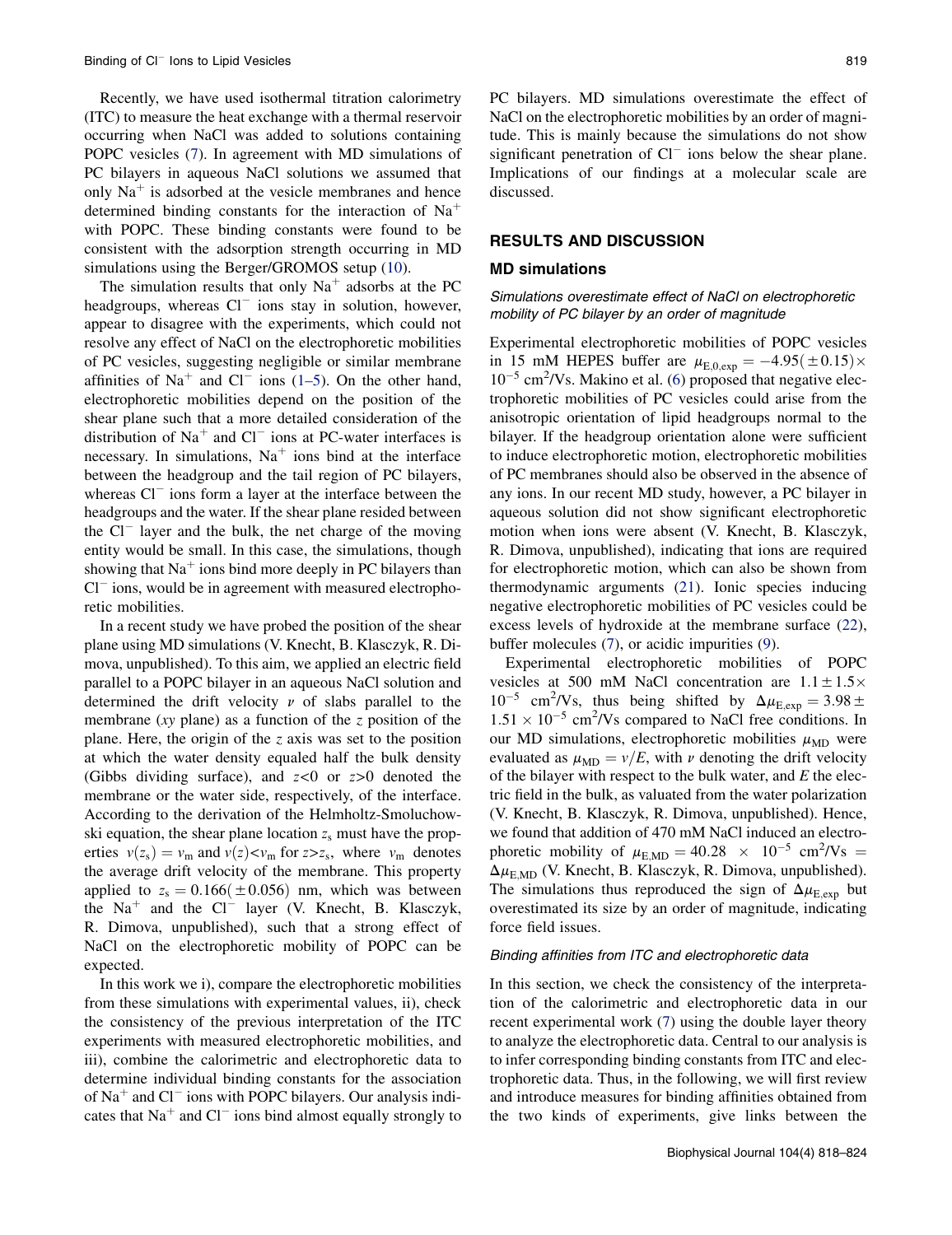<span id="page-2-0"></span>measures, and check for consistency of the previous interpretation of the experiments.

An apparent binding constant for ion-lipid association for a 1:1 stochiometry is defined as

$$
K_{\rm app} = \frac{\alpha}{c(1-\alpha)},\tag{1}
$$

where c denotes the ion concentration in the bulk and  $\alpha$  the fraction of ions binding an ion ([10,14](#page-6-0)). Experimentally, the ion concentration in the bulk is about equal to the average ion concentration ([7,10](#page-6-0)). This definition in fact depends on the definition of bound, which, inversely, depends on the experimental method used to determine binding constants. The corresponding definitions for electrophoresis and ITC will be explained in the following.

Binding constant from electrophoresis. From electrophoretic mobilities, the electrostatic potential at the shear plane, denoted as  $\zeta$  potential, is usually determined using either the Smoluchowski or the Henry equation ([23\)](#page-6-0). From  $\zeta$  and for 1:1 electrolytes, the surface charge  $\sigma$  is deduced using the Gouy or Grahame equation

$$
\sigma = (8c_{\rm el}\varepsilon\varepsilon_0 k_{\rm B}T)^{1/2}\sinh\left(\frac{e\Psi_0}{2k_{\rm B}T}\right) \equiv \sigma_{\rm TH},\qquad(2)
$$

where  $e$  is the proton charge and  $\Psi_0$  denotes the surface potential and it is assumed that  $\Psi_0 = \zeta$ . Here,  $c_{el}$  denotes the electrolyte concentration,  $k_B$  the Boltzmann constant, and T the temperature. Equation 2 implies that at a molecular scale

$$
\sigma = \int_{z_{\rm c}}^{z_{\rm s}} \rho(z') \mathrm{d}z' \equiv \sigma_{\rm MD} \tag{3}
$$

holds. Here,  $z'$  is the position normal to the membrane, with  $z_c$  residing in the center of the membrane, and  $z_s$  at the shear plane. The symbol  $\rho$  denotes the charge density from Na<sup>+</sup> and Cl<sup>-</sup> ions. To check whether the surface charges from Eqs. 3 and 2 are consistent we have used both equations to estimate the surface charge for the POPC bilayer studied in our recent MD simulations (V. Knecht, B. Klasczyk, R. Dimova, unpublished). To this aim, the electrophoretic mobility observed in the simulations,  $\mu_{\text{E},\text{MD}}$ , was converted into a zeta potential using the Helmholtz-Smoluchowski equation, leading to  $\zeta = 28.2(\pm 2.1)$  mV. Equation 2 yields  $\sigma_{\text{TH}} = 0.255(\pm 0.020)$  e/nm<sup>2</sup>. The corresponding surface charge from Eq. 3 skipping the initial 20 ns for equilibration was  $\sigma_{MD} = 0.263(\pm 0.017)$  e/nm<sup>2</sup>. Hence, within the statistical uncertainty  $\sigma_{TH} = \sigma_{MD}$ , that is, the surface charges from Eqs. 3 and 2 are consistent. Thus, plugging  $\zeta$  into Eq. 2 yields a correct estimate for  $\sigma$ .

On the other hand, from  $\sigma$  obtained via Eq. 2 and if the membrane is neutral in the absence of ions, the fraction of hydrodynamically bound ions,  $\alpha_{\text{hyd}}$ , may be deduced according to

$$
\alpha_{\text{hyd}} = \frac{\sigma}{\sigma_1},\tag{4}
$$

with  $\sigma_1 = q/a_{\text{lip}}$  where  $a_{\text{lip}}$  denotes the area per lipid and q the charge of the surface-active ions. Experiments yield is  $a_{\text{lin}} = 0.683$  nm<sup>2</sup> for POPC [\(24](#page-6-0)). We note that whereas NaCl leads to a decrease in  $a_{\text{lip}}$  in MD simulations it does not affect  $a_{\text{lin}}$  significantly for NaCl concentrations below 1 M experimentally. According to Eq. 3, Eq. 4 implies that  $\alpha_{\text{hyd}}$  obeys

$$
\alpha_{\text{hyd}} = a_{\text{lip}} \int_{z_{\text{c}}}^{z_{\text{s}}} n(z') \, \text{d} z', \tag{5}
$$

with  $n(z') = n_+(z') + n_-(z')$ , where  $n_+(z')$  and  $n_-(z')$ denote the local concentrations of cations and anions, respectively. If only cations are hydrodynamically adsorbed,  $n_{-}(z') = 0$  and  $n(z') = n_{+}(z')$  for  $z < z_{s}$ . Hence, and following Eq. 1, the apparent hydrodynamic binding constant shall be defined as

$$
K_{\text{app,hyd}} \equiv \frac{\alpha_{\text{hyd}}}{c\left(1 - \alpha_{\text{hyd}}\right)}.
$$
 (6)

Binding constant from ITC. Following Eq. 1, the apparent calorimetric binding constant shall be defined as

$$
K_{\text{app,cal}} = \frac{\alpha_{\text{cal}}}{c(1 - \alpha_{\text{cal}})}.
$$
 (7)

A criterion for the fraction of lipids calorimetrically binding ions,  $\alpha_{\text{cal}}$ , will be given in the following and related to a geometric criterion, enabling to derive a connection between calorimetric and hydrodynamic binding constants. Experimentally,  $K_{\text{app,cal}}$  is obtained by fitting the heats per injection (after subtracting the heats of ion and lipid dilution, as well as the heat associated with the mechanical work of the actual injection) as a function of ion concentration to a 1:1 binding model with  $K_{\text{app,cal}}$  and the energy change  $\Delta E$  upon formation of a single ion-lipid complex as fit parameters. On the other hand, the binding constant from DSC experiments,  $\tilde{K}_{\text{app,cal}}$ , is defined as  $\tilde{K}_{\text{app,cal}} \equiv 1/C_{\text{max}}$ , where  $C_{\text{max}}$  is the ion concentration at which the heat capacity is maximal [\(25](#page-6-0)). The heat capacity is related to the energy fluctuations of the system, and we show in the [Supporting Material](#page-6-0) that  $\ddot{K}_{\text{app,cal}} \equiv K_{\text{app,cal}}$ . Simulations by Kim and Hummer indicate that bound according to the DSC criterion is equivalent to a minimum distance smaller than 0.8 nm  $\equiv r_{\rm min}$  [\(25](#page-6-0)). Analysis of our previous MD simulations of NaCl interacting with POPC bilayers shows that a minimum distance smaller than  $r_{\min}$  is equivalent to  $z$ <0.93 nm  $\equiv$   $z_{\text{max}}$ . Together, this indicates that calorimetrically bound means  $z \lt z_{\text{max}}$ . Hence,

$$
\alpha_{\text{cal}} = a_{\text{lip}} \int\limits_{z_{\text{c}}}^{z_{\text{max}}} n(z') \, \mathrm{d} z'. \tag{8}
$$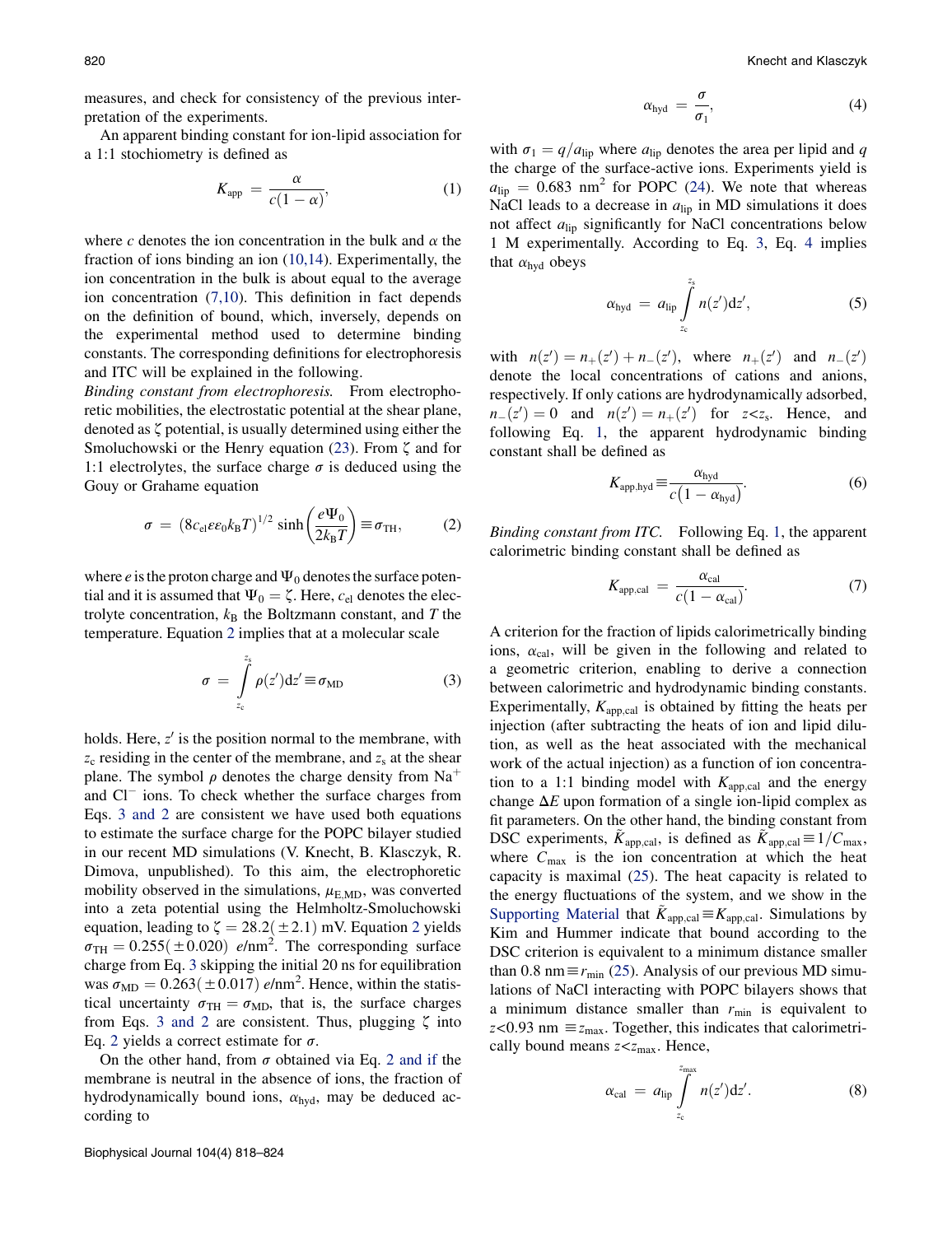<span id="page-3-0"></span>Equation [6](#page-2-0) means that  $\alpha_{\text{hyd}} \ll 1$  implies  $K_{\text{app,hyd}} \approx \alpha_{\text{hyd}}/c$ and  $\alpha_{\text{cal}} \ll 1$  implies  $K_{\text{app,cal}} \approx \alpha_{\text{cal}}/c$ . In this approximation,

$$
\Delta K_{\text{app}} \equiv K_{\text{app,cal}} - K_{\text{app,hyd}} \approx \Delta \alpha / c, \tag{9}
$$

which becomes exact for small c, with  $\Delta \alpha = a_{\text{lip}}$  $\int_{z_s}^{z_{\text{max}}} n(z') dz'$ , such that

$$
\Delta K_{\rm app} = a_{\rm lip} \int\limits_{z_{\rm s}}^{z_{\rm max}} \frac{n(z')}{c \, \mathrm{d} z'}.
$$
 (10)

From the Gouy-Chapman theory [\(23](#page-6-0)) and for small electrostatic potentials relative to the bulk water,  $\xi \equiv$  $|e\Psi/k_BT| \ll 1$ ,  $\Delta K_{\text{app}}$  is

$$
\Delta K_{\rm app} = 2a_{\rm lip}\Delta z,\tag{11}
$$

up to first order in  $\zeta$ , with  $\Delta z = z_{\text{max}} - z_{\text{s}}$ . The approximation for small electrostatic potentials appears reasonable, as for the experimental zeta potentials at NaCl concentrations between 35 and 100 mM,  $e\zeta/k_BT$  was in the range 0.08 to 0.04 and thus small compared to 1.

## Analysis of recent calorimetric and electrophoretic data

In this section, our calorimetric and electrophoretic data from ([7\)](#page-6-0) are tested for consistency and reanalyzed to determine individual binding constants for the association of  $Na<sup>+</sup>$ and Cl<sup>-</sup> ions with PC membranes.

## Calorimetric and electrophoretic data appear inconsistent if specific binding of CI<sup>-</sup> ions to PC bilayers is excluded

Whereas NaCl concentrations of up to 500 mM were employed for the electrophoresis experiments, the ITC experiments were restricted to NaCl concentrations of up to 100 mM, which thus determines the upper limit of concentrations for which calorimetric and electrophoretic experiments can be compared.

Apparent binding constant from ITC. The apparent calorimetric binding constant inferred from our ITC experiments assuming that only  $Na<sup>+</sup>$  but not  $Cl<sup>-</sup>$  ions bind to POPC lipids was  $K_{\text{app,cal}}^{\text{ITC}} = 1.25(\pm 0.05) \text{ M}^{-1}$  ([7\)](#page-6-0). Here and in the following, superscripts indicate whether estimates of observables are obtained from ITC (ITC) or electrophoretic experiments (EP). Hence, Eq. 11 yields the hydrodynamic binding constant  $K_{\text{app,hyd}}^{\text{ITC}} = 0.87 \text{ M}^{-1}$ . Thus, according to Eqs. 9 and 11, the fraction of lipids hydrodynamically binding ions at given NaCl concentration  $c$  is given by

$$
\alpha_{\text{hyd}}^{\text{ITC}} = \frac{K_{\text{app,hyd}}^{\text{ITC}} c}{K_{\text{app,hyd}}^{\text{ITC}} c + 1}.
$$
\n(12)

Hence, for NaCl concentrations up to 100 mM, lipid fractions of up to  $\alpha_{\text{hyd}}^{\text{ITC}} = 0.08$  are obtained, as shown in [Fig. S1](#page-6-0).

Apparent binding constant from zeta potentials. When inferring the fraction of lipids binding ions from the surface charge according to Eq. [4](#page-2-0) one has to consider that even in the absence of NaCl nonzero zeta potentials indicating negative surface charge are measured. The surface charge  $\sigma_{\text{NaCl,hyd}}$ from NaCl at given NaCl concentration is obtained from

$$
\sigma_{\text{NaCl,hyd}} = \sigma_{\text{hyd}}(c) - \sigma_{\text{hyd}}(0), \tag{13}
$$

whereby  $\sigma_{\text{hvd}}(0)$  and  $\sigma_{\text{hvd}}(c)$  denote the surface charge in the absence of NaCl and at a NaCl concentration  $c$ , respec-tively, from Eq. [2.](#page-2-0) Here,  $c_{el} = c + c_{buf}$  where  $c_{buf}$  denotes the concentration of charged buffer molecules. The buffer used was HEPES in a concentration of 15 mM. A buffer acts such as to retain the pH at the pKa of the buffer molecules (7.55 here), which (for HEPES) means that half of the buffer molecules are zwitterionic, whereas the other half is ionized such that  $c_{\text{buf}} = 7.5$  mM. From the zeta potentials reported in [\(7](#page-6-0)) and using Eqs. [2](#page-2-0) as well as 4, again assuming that only Na<sup>+</sup> but not Cl<sup>-</sup> ions bind to the lipids,  $\alpha_{\text{hyd}}$  was inferred as a function of the NaCl concentration, as shown in [Fig. S1](#page-6-0). The error bars were estimated from the standard error of the zeta potentials  $se(\zeta)$  via error propagation. The values for  $se(\zeta)$  were obtained from the standard deviations of the zeta potentials,  $\Delta \zeta$ , obtained from 10 measurements as reported in [\(7](#page-6-0)), by dividing  $\Delta \zeta$  by  $\sqrt{10}$ .

It is found that the estimates for  $\alpha_{\text{hyd}}$  from the zeta potentials are an order of magnitude smaller than the estimates from the ITC data. The respective estimate for  $K_{\text{app,hyd}}$  is ob-tained by fitting Eq. [6](#page-2-0) to the data, yielding  $K_{\text{app,hyd}}^{\text{EP}} = 0.033$ mM which, accordingly, is an order of magnitude smaller than the estimate from the ITC data.

We hypothesize that the assumption that  $Cl^-$  ions do not specifically bind to PC lipids is wrong. To account for possible binding of Cl<sup>-</sup> ions, we perform a joint analysis of the electrophoretic and calorimetric data to estimate the individual binding constants for  $Na<sup>+</sup>$  and  $Cl<sup>-</sup>$  ions in the following.

## Joint analysis of ITC and electrophoresis data shows that the affinity of Na $^+$  and Cl $^-$  ions for PC bilayer is very similar

To consider the possibility that both  $Na<sup>+</sup>$  and  $Cl<sup>-</sup>$  might be adsorbed at the membrane, we treat the two ion species as indistinguishable and denote them as cosolvent, as done in the application of the Kirkwood-Buff theory to electrolyte solutions [\(26,27\)](#page-6-0). The cosolvent concentration  $c'_{\text{ion}}$  is then twice the ion concentration, i.e.,  $c'_{\text{ion}} = 2c_{\text{ion}}$ . In analogy to Eq. [7](#page-2-0) we define the corresponding apparent calorimetric binding constant  $K_{\text{app,cal}}'$  of the cosolvent according to

$$
K'_{\text{app,cal}} \equiv \frac{\alpha_{\text{cal}}}{2c(1 - \alpha_{\text{cal}})}.
$$
 (14)

Here,  $\alpha_{\text{cal}}$  is the fraction of lipids calorimetrically binding  $Na<sup>+</sup>$  or Cl<sup>-</sup> ions. Comparing Eqs. [7](#page-2-0) and 14 yields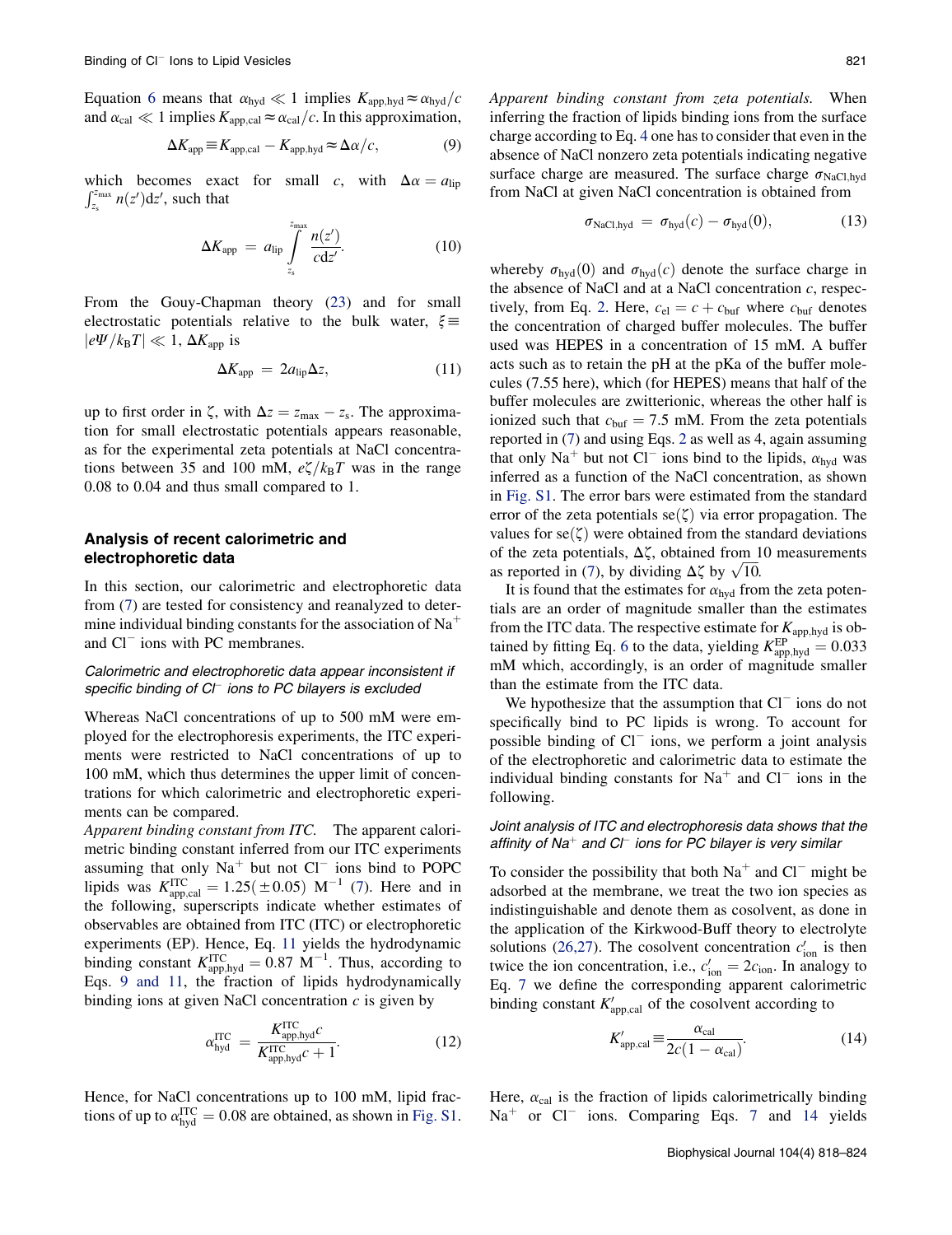$K_{\text{app,cal}}' = 2K_{\text{app,cal}}$  or  $K_{\text{app,cal}} = K_{\text{app,cal}}'/2$ , where  $K_{\text{app,cal}}$  is the average calorimetric binding constant of  $Na<sup>+</sup>$  and  $Cl$ ions. The corresponding average hydrodynamic binding constant of the ions according to Eqs. [9 and 11](#page-3-0) is  $K_{\text{app,hyd}} = K_{\text{app,cal}} - \Delta K_{\text{app}}$ . Hence, the fraction of lipids hydrodynamically binding ions is

$$
\alpha_{\text{hyd}} = \frac{K_{\text{app,hyd}} 2c}{1 + K_{\text{app,hyd}} 2c}.
$$
\n(15)

The fraction of lipids hydrodynamically binding  $Na<sup>+</sup>$  or Cl<sup>-</sup> ions shall be denoted as  $x$  or  $y$ , correspondingly. Hence,  $x + y = \alpha_{\text{hyd}}$  and  $x - y = \beta_{\text{hyd}}$  with  $\beta_{\text{hyd}} = \sigma_{\text{NaCl}}/\sigma_1$  and  $\sigma_1 = e/a_{\text{lip}}$  with e denoting the proton charge. Here,  $\sigma_{\text{NaCl}} = \sigma(c) - \sigma(0)$  denotes the surface charge from NaCl. The symbols  $\sigma(c)$  and  $\sigma(0)$  denote the surface charge as inferred from the zeta potential at a NaCl concentration c or in the absence of NaCl, respectively, via Eq. [2.](#page-2-0) Hence,  $x$ and y are determined from

$$
x = \frac{\alpha_{\text{hyd}} + \beta_{\text{hyd}}}{2}; \quad y = \frac{\alpha_{\text{hyd}} - \beta_{\text{hyd}}}{2}.
$$
 (16)

Fig. 1 shows x and y as a function of the NaCl concentration. For NaCl concentrations in the range 35 to 100 mM,  $x$  and  $y$  are in the range 0.02 to 0.057 and scale linearly with  $c$ . At a given NaCl concentration,  $x$  tends to be higher than y but both values are close to each other, their error bars even overlapping. Fitting  $x(c)$  and  $y(c)$  to the equations

$$
x = \frac{K_{\text{app,hyd,Na}}c}{K_{\text{app,hyd,Na}}c + 1}; \quad y = \frac{K_{\text{app,hyd,Cl}}c}{K_{\text{app,hyd,Cl}}c + 1} \quad (17)
$$

yields apparent hydrodynamic binding constants for the association of POPC with Na<sup>+</sup> and Cl<sup>-</sup> ions of  $K_{\text{app,hyd,Na}} =$  $0.437(\pm 0.046)$  M<sup>-1</sup> and  $K_{\text{app,hyd,Cl}} = 0.401(\pm 0.038)$  M<sup>-1</sup>, respectively. The affinity for NaCl for POPC is about twofold larger than for eggPC, see the [Supporting Material.](#page-6-0)



FIGURE 1 Fraction of lipids binding  $Na<sup>+</sup>$  or Cl<sup>-</sup> ions as a function of the NaCl concentration from joint analysis of ITC and electrophoretic data via Eq. 16. The lines are fits of Eq. 17 to the data, yielding binding constants of  $0.44 (\pm 0.05)$  M<sup>-1</sup> for Na<sup>+</sup> ions and  $0.40 (\pm 0.04)$  M<sup>-1</sup> for Cl<sup>-</sup> ions.

#### Comparison to simulation results

Simulations using the Berger/GROMOS setup yield an apparent hydrodynamic binding constant for  $Na<sup>+</sup>$  ions of  $\widehat{K}_{\text{app,Na,GRO}} = 1.36(\pm 0.22) \,\text{M}^{-1}$  ([10\)](#page-6-0). This value was determined by considering all ions as bound, which formed van der Waals contacts with lipids. Analyses of the simulations presented in ( V. Knecht, B. Klasczyk, R. Dimova, unpublished) suggested that this criterion is equivalent to the definition of the hydrodynamic binding constant, Eq. [6](#page-2-0) such that the corresponding hydrodynamic binding constant for this setup  $K_{\text{app,hyd,Na,GRO}}$ , is equal to  $K_{\text{app,Na,GRO}}$ . The estimate of  $K_{\text{app,hyd,Na}}$  from the Berger/GROMOS setup is thus larger than the experimental binding constant inferred in this study by a factor of three. For comparison, we have also estimated  $K_{\text{app,hyd,Na}}$  for the CHARMM force field,  $K_{\text{app,hyd,Na,CH}}$ , by comparing the concentration profile of  $Na<sup>+</sup>$  for the Berger setup in [\(10](#page-6-0)) with that of a corresponding profile obtained using the CHARMM force field [\(20](#page-6-0)). The value for  $K_{\text{app,hyd,CH}}$  was obtained from

$$
K_{\text{app,Na,CH}} = \frac{r_{\text{CH}}}{r_{\text{GRO}}} K_{\text{app,Na,GRO}},\tag{18}
$$

with  $r_{\text{CH}}=c_{\text{max,CH}}/c_{\text{eff,CH}}$  and  $r_{\text{GRO}}=c_{\text{max,GRO}}/c_{\text{eff,GRO}}$ . Here,  $c_{\text{max,CH}}$  or  $c_{\text{max,GRO}}$  denote the maximum of the corresponding peak in the ion distribution at the membrane, and  $c_{\text{eff,CH}}$  or  $c_{\text{eff,GRO}}$  are the effective bulk concentrations of the ions for the CHARMM and the Berger force field, respectively. For the simulations with the CHARMM force field, the box size was large enough such that the bulk concentration was reached within the simulation box and could be directly read from in the profile to be  $c_{\text{eff,CH}} = 300 \text{ mM.}$ For the simulations with Berger, the bulk concentration was not reached in the box but could be determined from fitting a Poisson-Boltzmann distribution to the cation and anion concentrations in the region where the water density was equal to the bulk density. Here, we considered data for  $c_{\text{eff,CH}} = 67(\pm 18) \text{ mM from which also } K_{\text{app,hyd,Na,GRO}}$ had been determined in [\(10](#page-6-0)). Equation 18 yields  $K_{\text{app,hyd,Na,CH}} = 0.269(\pm 0.030) \text{ M}^{-1}$ . This is somewhat smaller than the experimental value obtained from our analysis.

From the binding constants, the relative surface charge at given ion concentration  $c$  may be determined using  $\sigma \propto (K_{\text{app,hyd,Na}} - K_{\text{app,hyd,Cl}})c \equiv \Delta \tilde{K}_{\text{app,hyd}}$ , if variations in the area per lipid are neglected. As for the Berger and the  $CHARMM$  force fields the  $Cl^-$  ions barely penetrate below the shear plane (which approximately coincides with the Gibbs dividing surface),  $K_{\text{app,hyd,Cl}} \approx 0$  here. If  $\sigma_{\text{exp}}$ ,  $\sigma_{\rm GRO}$ , or  $\sigma_{\rm CH}$  denote the surface charge in experiment or simulations using the Berger or the CHARMM force field, respectively, we obtain  $\sigma_{\rm GRO}/\sigma_{\rm exp} = \Delta K_{\rm app,hyd,GRO}/$  $\Delta K_{\text{app,hyd,exp}} = 37.8(\pm7.6)$  and  $\sigma_{\text{CH}}/\sigma_{\text{exp}} = \Delta K_{\text{app,hyd,CH}}/$  $\Delta K_{\text{app,hyd,exp}} = 7.4 \pm 1.2$ . Thus, both the Berger/GROMOS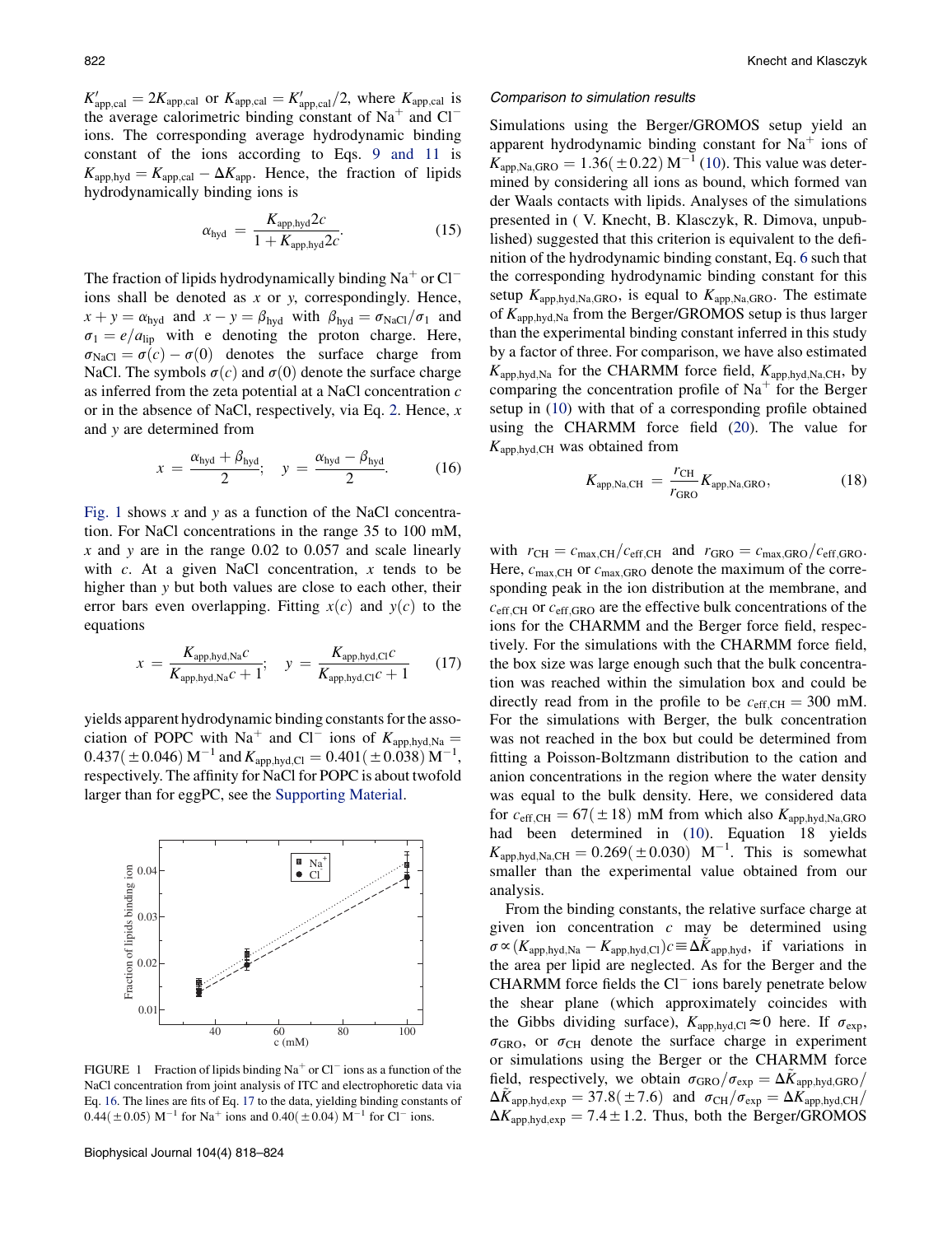and the CHARMM setup significantly overestimate the surface charge, though the latter is closer to the experimental value than Berger.

# IMPLICATIONS

The joint analysis of data from electrophoretic and ITC experiments in this work suggests that both  $Na<sup>+</sup>$  and  $Cl$ ions show significant affinity for POPC bilayers. The effect of the adsorption of chloride and sodium ions add up in the heat transfer measured by ITC but largely compensate each other in the electrophoretic mobilities. Our findings challenge the results from MD simulations suggesting that only Na<sup>+</sup> ions are surface active, whereas  $Cl^-$  ions merely form a diffuse layer of counterions in solution close to the membrane.

Supporting our conclusions from the ITC and electrophoresis data, this setup overestimates the effect of NaCl on the electrophoretic mobility of POPC by a factor of 10. This indicates that the surface charge of POPC from the interaction with NaCl is highly overestimated, questioning results from previous simulation studies of POPC bilayers in the presence of NaCl ([10,13–19,28,29](#page-6-0)). In the following. we review some findings from previous simulations of PC bilayers in aqueous NaCl solutions in the light of our present results. If not stated otherwise, the mentioned studies used the Berger/GROMOS setup.

#### Effect of NaCl on lipid diffusion

The effect of NaCl to decrease the diffusion constants of lipids, D, predicted from simulations using the Berger setup were in good agreement with experimental values from fluorescence correlation spectroscopy ([13\)](#page-6-0). This is plausible, as the decrease in  $D$  appeared to arise from the formation of complexes of multiple lipids mediated by ions that may not depend on the surface charge but, rather, the ratio of bound ( $Na<sup>+</sup>$  and  $Cl<sup>-</sup>$ ) ions to lipids, which appears to be only slightly overestimated by the Berger/GROMOS setup.

## Effect of NaCl on membrane structure

MD simulations as well as x-ray experiments indicate that addition of NaCl leads to a decrease in the area per lipid,  $a<sub>lin</sub>$ , as well as increases in membrane thickness,  $d$ , and the size of the order parameter of the lipid tails,  $|S_{CD}|$ ([10,13,20,30](#page-6-0)). However, the simulations with the Berger force field overestimate the size of the effect at given NaCl concentration. At 200 mM NaCl, the Berger force field yields a reduction in  $a_{\text{lib}}$  by 15%, as well as increases in d by 7.7% and in  $|S_{CD}|$  by 16%, compared to an ionfree system. The CHARMM force field predicts smaller changes at an even higher NaCl concentration of 300 mM. Here,  $a_{\text{lip}}$  is reduced by only 2.2%, whereas d is increased by 1.3% and  $|S_{CD}|$  by 1.5%, compared to an ion-free system; thus, the changes observed for CHARMM are an order of magnitude smaller than those seen with Berger ([20\)](#page-6-0). The absolute changes with CHARMM for this ion concentration were  $\Delta a_L = -0.015$  nm<sup>2</sup>,  $\Delta d = 0.05$  nm<sup>2</sup>, and  $\Delta |S_{\text{CD}}| = 0.003$ , in good agreement with the x-ray experiments that yielded  $|\Delta a_{\text{lip}}| < 0.01 \text{ nm}^2$ ,  $\Delta d < 0.1 \text{ nm}^2$ , and  $\Delta |S_{\text{CD}}| \approx 0$  at 200 mM NaCl [\(20,30\)](#page-6-0).

The effect of NaCl on  $d$  in the simulations with the Berger parameters is likely related to the combination of the artificially high surface charge occurring there and the boundary conditions chosen as rationalized in the following. The simulations were conducted under periodic boundary conditions using a rectangular simulation box, with the same pressure of 1 bar both in the direction parallel (xy plane) and normal to the bilayer (z axis), and a fixed number of water molecules per lipid [\(13](#page-6-0)). A high surface charge of the POPC due to the adsorption of  $Na<sup>+</sup>$  ions would lead to an increased repulsion between the bilayer and its periodic images in the  $z$  direction, leading to a tendency of the system to increase the separation between the periodic images of the bilayer, as compared to a corresponding ion-free system. This would result in an increase in the thickness of the water layer by an increase of the box size in the z direction,  $\Delta z$ . As both the water and the lipid bilayer are incompressible with respect to their volume, the increase in  $\Delta z$  is accompanied by a reduction in the lateral area of the box, A, which will be limited by the finite area compressibility of the bilayer. Because the lipid bilayer is incompressible with respect to its volume, the reduction in A will lead to an increase in membrane thickness. This will be accompanied by an increase in the size of the order parameter of the lipid tails. With the CHARMM force field, the effect on membrane structure is smaller than for the Berger parameters because of the smaller surface charge.

Our results may also have implications that question predictions on the effect of NaCl on water polarization and swelling of multibilayer stacks [\(13,20\)](#page-6-0), the appearance of transmembrane potentials due to asymmetric binding of  $Na<sup>+</sup>$  and Cl<sup>-</sup> ions [\(29](#page-6-0)), and the mechanism of ion transport across lipid bilayers from previous MD studies ([28\)](#page-6-0), as explained in the [Supporting Material](#page-6-0). Our findings indicate that force field refinements are needed to achieve a realistic description of lipid membranes and conformational equilibria of membrane proteins under physiological ion conditions, as also explained in the [Supporting Material](#page-6-0).

### **CONCLUSIONS**

A comparison of data from electrophoresis and ITC experiments as well as MD simulations suggest that chloride ions bind almost as strongly to PC bilayers as sodium ions. The strong asymmetry in membrane affinities, together with a range of associated effects seen in most simulations thus appears to be artificial. Our results show the importance of a detailed comparison between experimental and